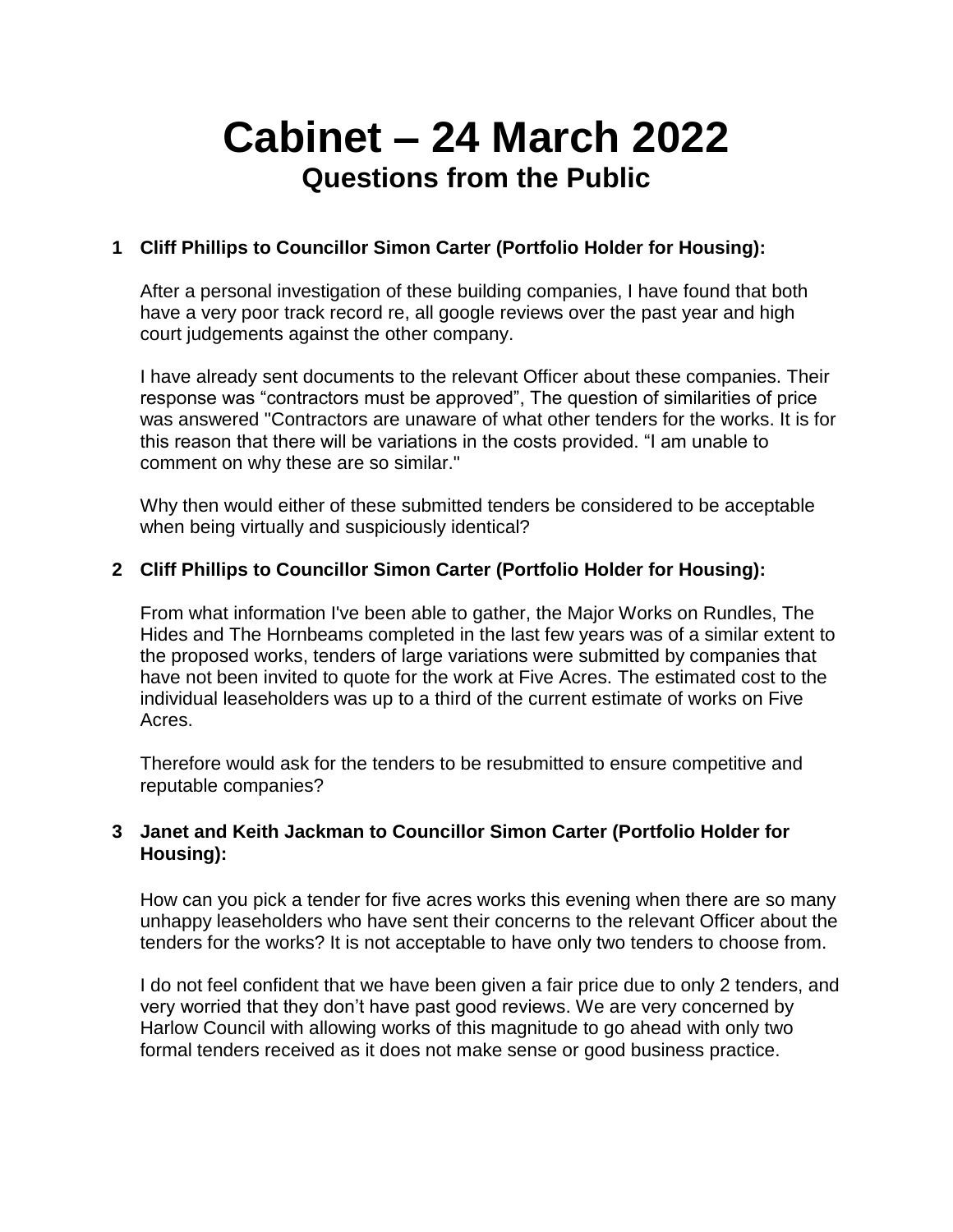Additionally, we have noticed that you are using different contractors for sites all the time.

### **4 Janet and Keith Jackman to Councillor Simon Carter (Portfolio Holder for Housing):**

I think with what's going on in the world with Covid, war, high bills etc. That major work should come to a stop at the moment. It's not fair on people.

Can the works not be done over a long period so we haven't got £30,000 bill to pay at once. If the council maintained their buildings, we wouldn't have such a high bill. Maybe then the cost of the preliminary would not be so costly & bring our bill down. Maybe they would not need huts & phone lines etc. These contractors could go to work like any other company's workers do.

Will this be considered by Harlow Council? It is ruining people's lives & the councils don't care as they can use taxpayers' money for their tenants. We feel that we are being ripped off by these contractors & something needs to be done to protect us, leaseholders. The government needs to step in because this is happening in all councils across the country and we will not stop fighting as a group.

## **5 Aysegul Sahin Williams to Councillor Simon Carter (Portfolio Holder for Housing):**

I'm really concerned because my job isn't safe and I don't have any money to pay for this. How can you expect us to pay for this work all of a sudden, if I knew about the potentially high costs years/months in advance then I could have at least tried to save something. I feel completely let down by Harlow Council.

Could there be more done to try and receive further tenders from contractors to try and reduce the cost?

## **6 Sally Jones to Councillor Simon Carter (Portfolio Holder for Housing):**

Where is the condition survey for the roof, windows and cladding as we have not received this yet?

## **7 Sally Jones to Councillor Simon Carter (Portfolio Holder for Housing):**

As we understand it according to our lease they will build up our service charges in a separate fund to gain interest over time. We would like to know if this has been done and if this can contribute to any major works? If not then what will these service charges be used for?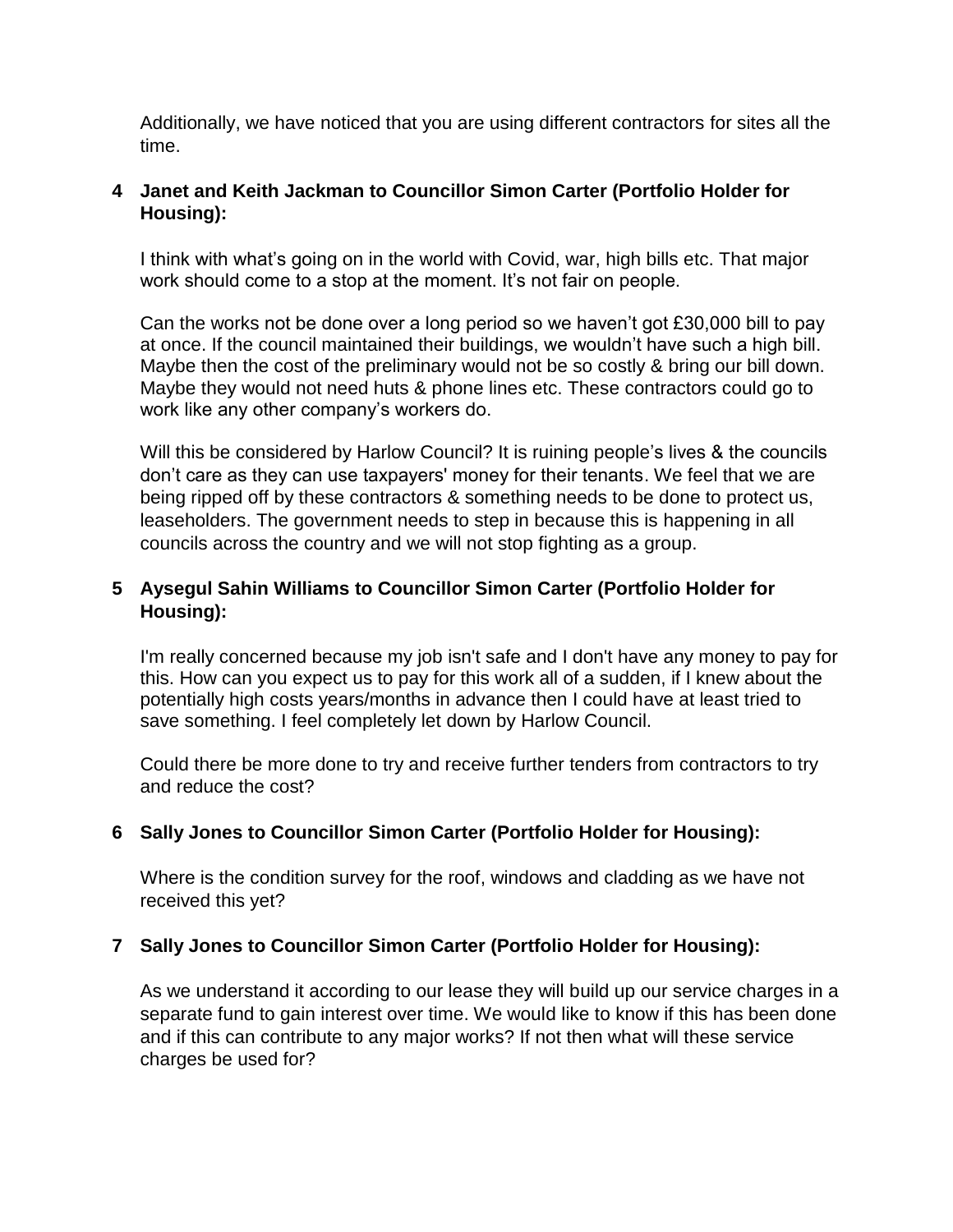#### **Reply from Councillor Simon Carter (Portfolio Holder for Housing) to questions 1-7:**

Thank you to all four of the questioners for these questions. Because they are linked I am providing one composite answer, which is available in hard copy. There is also a copy of the report coming to this committee tonight which provides more information. Each questioner may also ask a supplementary question is response to this answer.

I understand and appreciate that major works can be a financial burden to Leaseholders, and you have been provided with detailed answers to these questions. I and my Housing colleagues will continue to respond to any further questions you may have with information and support in addition to the further consultation that will occur after the awarding of the contract.

The Council, as the landlord for the block, is responsible for keeping the maintenance to an acceptable standard with an obligation to ensure the structure and fabric are kept in good order. The works listed for these blocks have been identified as required in order to meet these obligations to ensure its building components remain safe and serviceable. The project also improves the energy efficiency and reduces ongoing maintenance costs. It is, however, understood by their very nature these works can be disruptive. Every effort has been taken to minimise disruption by packing these works together. Evidence suggests this approach is more cost effective, lowering the potential costs to Leaseholders such as only one use of scaffolding, as outlined in their lease.

Consultation with those Leaseholders within the block has and is being undertaken through the formal processes. Leaseholders are invited at various stages of the consultation process to express their views in an environment of openness and transparency, to ensure works are fair and reasonable.

I note the question regarding a potential "sinking" fund for these works. Approximately. 20 years ago, all Leaseholders were written to, with the option of establishing a "sinking" fund as part of service charges or to pay for major works as and when, required. The response from the Leaseholders was to pay major works invoices as and when required.

The contract award report tonight outlines the procurement process the Council has undertaken, and its approach. For information, a minimum of two contractors are required to provide estimates for the works, aligned to the legal requirements. Seven companies were invited to tender, as described in tonight's report.

All tenders are appropriately evaluated, carrying out intensive checks to ensure that tenders meet the Council's requirements which include quality and insurances, as well as financial and economic standing. You will note from the contract award